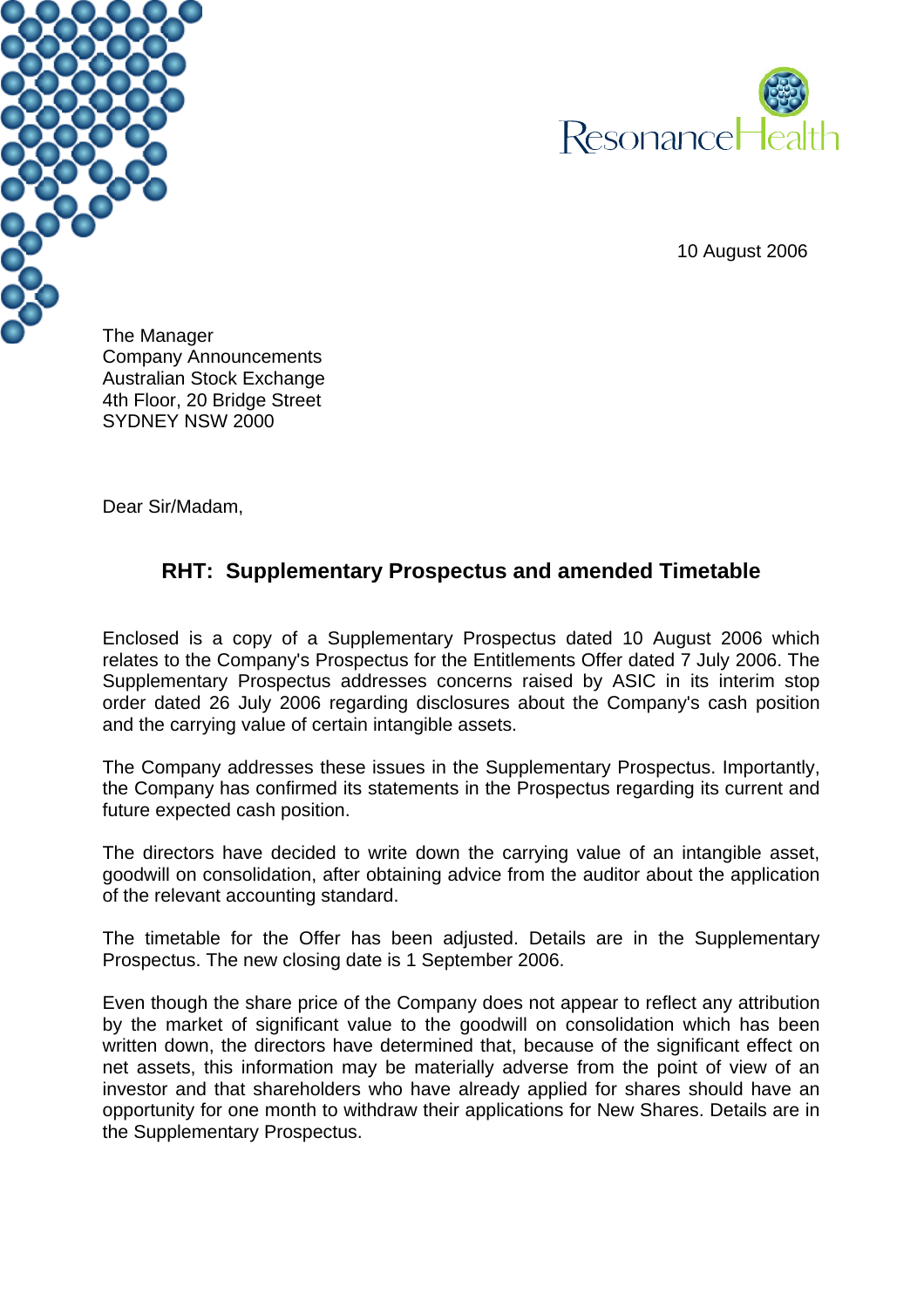The Company recommends that you to consider the Prospectus as supplemented by the additional information in the Supplementary Prospectus carefully before deciding to participate in the Entitlements Offer.

Yours faithfully

The Board of Resonance Health

**Resonance Health Limited** ABN: 96 006 762 492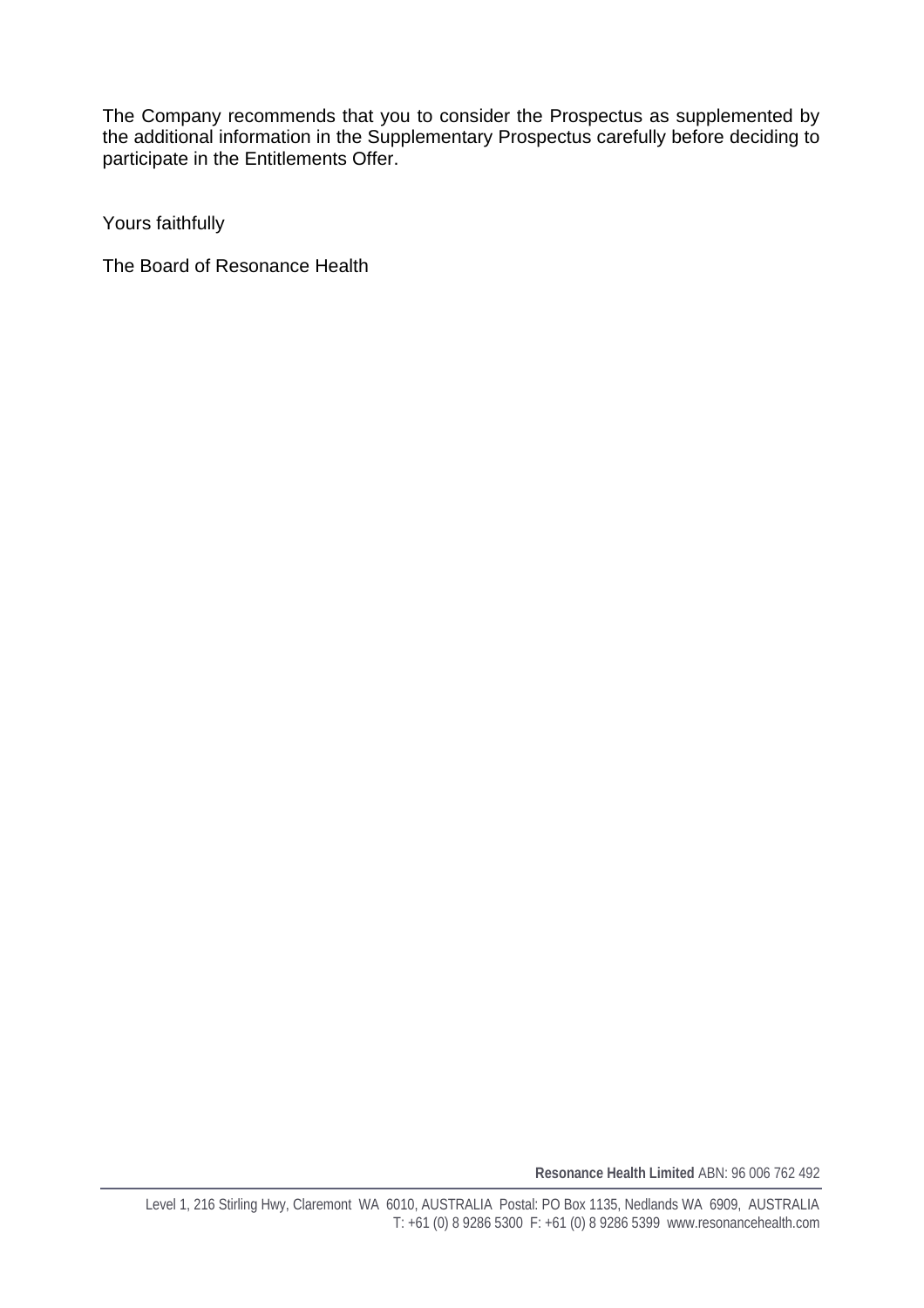# **Supplementary Prospectus**

**Issuer** 

Resonance Health Limited ABN 96 006 762 492

### **Supplementary prospectus**

This supplementary prospectus relates to the prospectus ("Prospectus") lodged by Resonance with ASIC on 7 July 2006 in connection with the offer of Shares in Resonance. This supplementary prospectus provides further information for the Prospectus as set out below.

This supplementary prospectus is supplementary to, and should be read together with, the Prospectus. Words and expressions used in this supplementary prospectus have the meanings given to them in the Prospectus.

This supplementary prospectus is dated 10 August 2006. A copy of this supplementary prospectus was lodged with ASIC on that date. Neither ASIC nor ASX take any responsibility for the contents of this supplementary prospectus.

# Effect of the Entitlements Issue on the Company's financial position

Section 2.6 of the Prospectus contains a pro forma balance sheet as at 31 December 2005. In response to a number of enquiries, the Directors provide the following further information.

#### **Cash position**  $1<sub>n</sub>$

The pro forma balance sheet cash position (\$5,009,746) shows the cash balance as at 31 December 2005 with the addition of the maximum net proceeds of the Offer. This does not take account of the negative cash flows for the period from 1 January 2006, which, until the current board cut costs, had been running at a high burn rate with lower than projected sales. As disclosed in Section 2.2 of the Prospectus, the cash balance of the Company after the Offer is expected to be approximately \$3.4 million.

### Key assumptions underlying expected cash position

Section 2.2 sets out a number of expectations regarding the Company's cash position including:

- available funds as at 7 July 2006 of approximately \$500,000 are expected to be sufficient to fund Company operations for 5 to 8 months, assuming sales revenue of FerriScan® consistent with that of recent months;
- the Directors expect that the maximum net proceeds of the Offer together with current cash resources should be sufficient to fund the Company's operations for the next 18 to 24 months;
- it is reasonable to assume that a level of FerriScan® sales of \$50,000 per month will continue for the next 18 to 24 months.

These cash figures represent a significant decrease in the rate of cash use than that previously reported by the Company for the following reasons:

When the Board was reconstituted in April, it reviewed the Company's sales forecasts and cash burn rates. The Board was of the view that the sales forecasts prepared by the previous management were not achievable and that there was a need to cut expenses in the face of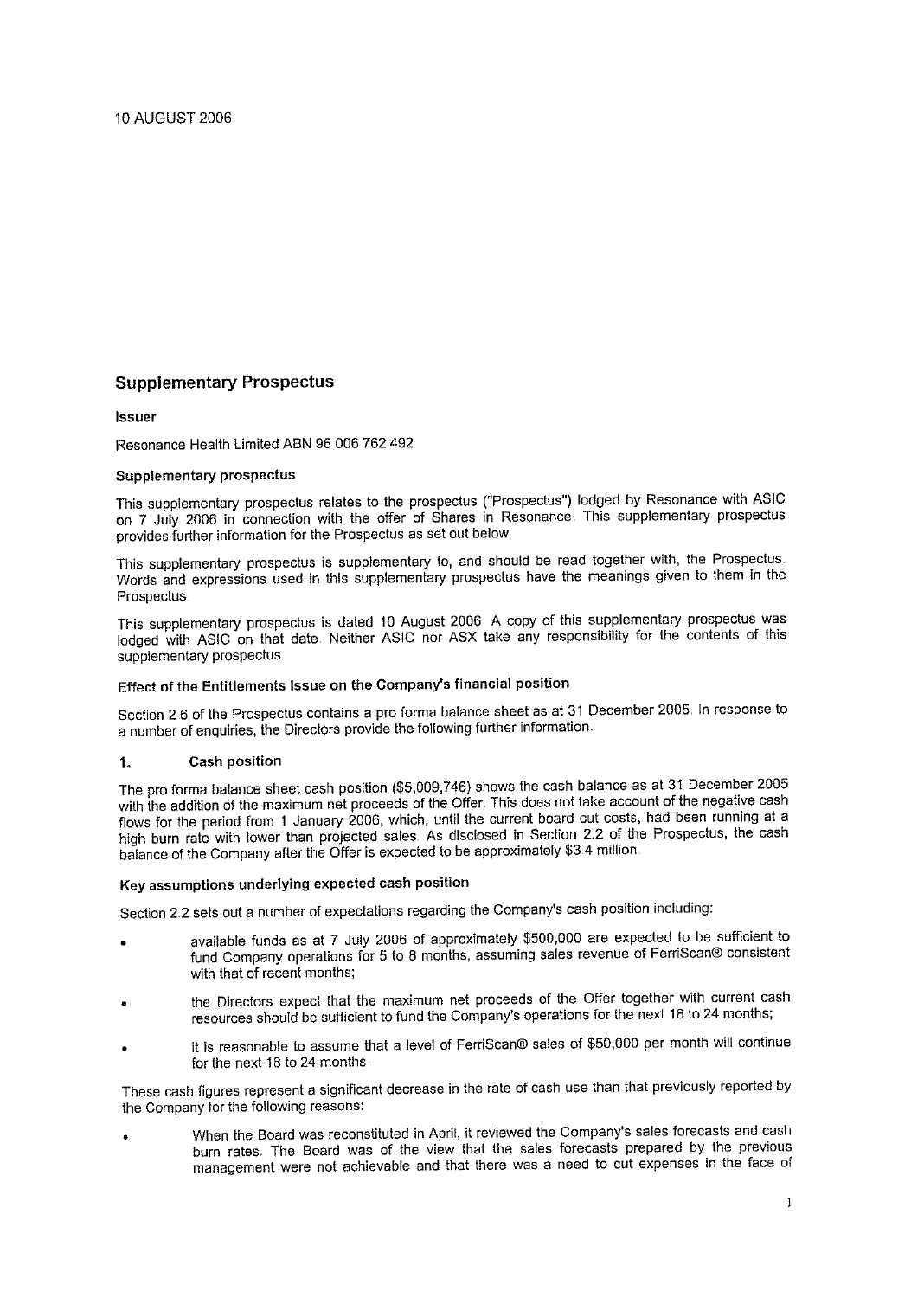For example, May 2006 sales were 33% of the substantially lower sales than projected previous management's internal forecast.

- At the end of calendar 2005, the previous management assumed the cash balance of the Company, at the time, would last a full 12 months. This calculation was based on a projection of significantly increasing monthly sales against a steady, high cash burn rate. Under this scenario, the projected loss per month was to decrease as sales increased to cover expenses. The projected increases in sales did not materialise, leading to a recalculation of how long the Company could cover expenses with current cash.
- The Board, with the assistance of its advisors, took action to cut expenditure, including cutting marketing expenses where there were no clearly identified new prospects and, following an efficiency analysis, cuts in employees and other personnel.
- This action was taken at the end of May 2006 and the restructure announced to ASX on 6 June 2006. Unfortunately, a majority of the cash on hand had already been spent before the restructuring took place. Therefore the effects on the rate of cash use are not fully reflected in the quarterly report lodged on 21 July 2006 for the quarter ending 30 June 2006.

The key assumptions underlying the expected cash positions disclosed in the Prospectus include:

- continuing FerriScan® sales from a series of Novartis clinical trials that use the service as a method to test certain levels of iron in the liver, which are expected to continue for at least 24 months (there is a risk that sales will cease if the trial is cancelled for any reason) and sales to other smaller customers. Revenue may increase above the assumed levels if the Company is successful in negotiating re-pricing for the FerriScan® product with customers;
- because of the many steps in the process in delivering the FerriScan® service in a quality manner to customers, there is currently a fixed cost of approximately \$90,000 per month to deliver the service. However, a portion of this cost of approximately \$24,000 is general overhead which will be allocated to the R&D spend on FibroScreen<sup>tM</sup> bringing the cost allocated to the FerriScan® service down to approximately \$66,000 per month;
- reduction of marketing costs related to FerriScan®;
- in relation to the 18-24 month period, the Offer being fully subscribed;
- in relation to the 18-24 month period, research and development costs, including a clinical trial, for FibroScreen™ estimated at between \$2 million and \$2.5 million over the next 24 months (assumption being a monthly average cost of approximately \$83,000 to \$104,000);
- the costs associated with progressing the strategic move into the pathology business in the United States, which would serve as a sales channel for both products, being a retainer for Stanmore Capital Partners, LLC of US\$15,000 per month to work on closing this transaction, as well as generally advising the business on financial and business development issues. In addition, the advisors have been involved in negotiating re-pricing of FerriScan® and advising on cutting operational expenses.

Summary of assumptions:

| <b>M</b> tern                                                   | S         | 57          |
|-----------------------------------------------------------------|-----------|-------------|
| Expected cash after the Offer                                   |           | 3,400,000   |
| Add: Estimated future cash flows (per month)                    |           |             |
| Revenue expectations from FerriScan®                            | 50.000    |             |
| Operating expenses for FerriScan® and overheads                 | (66,000)  |             |
| services, including Pathology acquisition<br>Advisory<br>effort | (20,000)  |             |
| R&D (including clinical trail) for fibrosis test (avge)         | (104,000) |             |
| Total expected monthly outflows at status quo                   | (140,000) |             |
| 24 month cash use (\$140,000 x 24)                              |           | (3,360,000) |
| Net cash position after 24 months                               |           | \$40,000    |

The Directors can give no guarantee that the above cash positions will be achieved. The assumptions are based on best estimates and are subject to matters outside the Company's control. Investors are directed to Section 5 of the Prospectus which sets out some of the key risks associated with an investment in the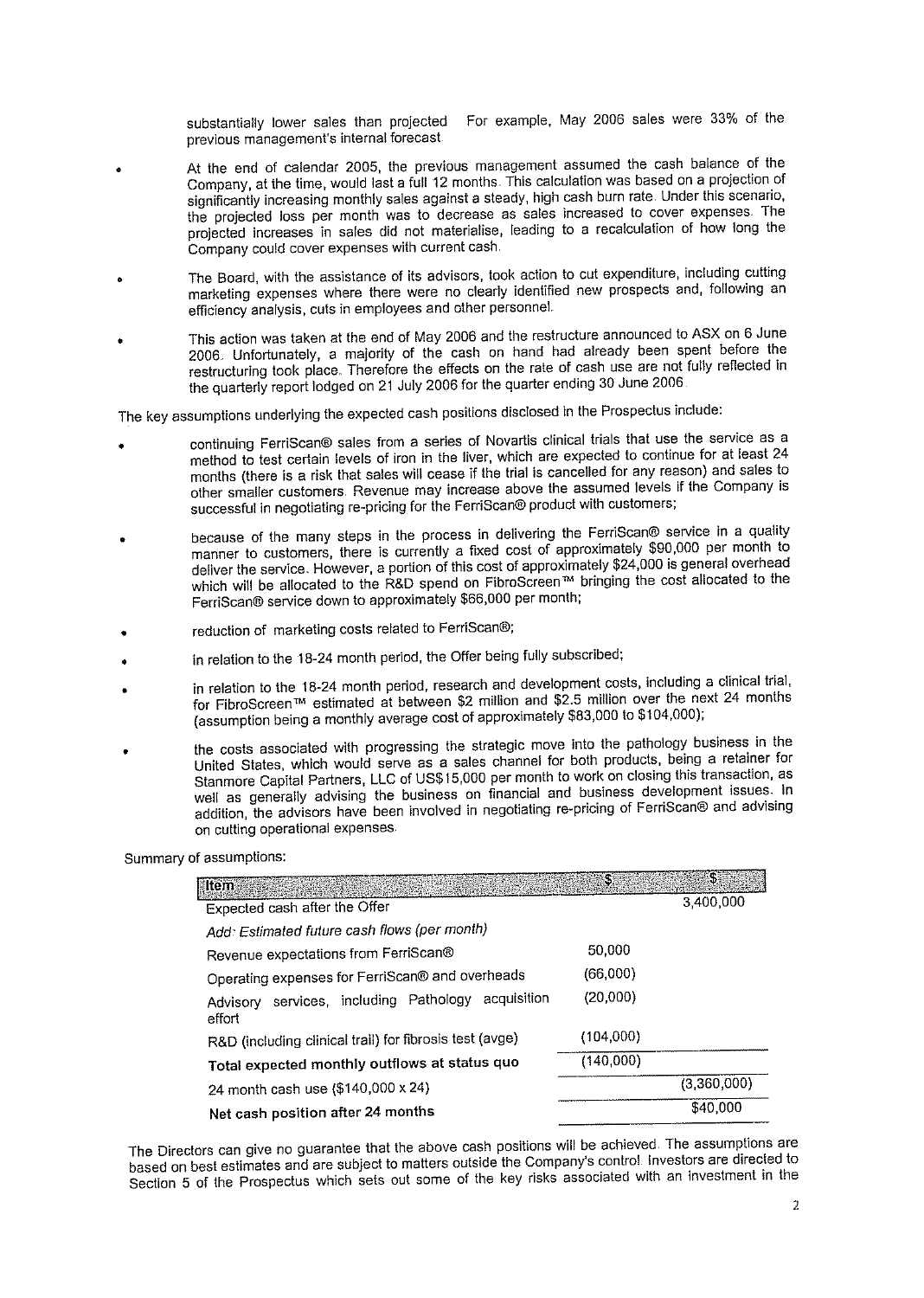Company. If the Offer does not proceed, current expected monthly losses, assuming no work on FibroScreen™, are approximately \$70,000 per month.

#### Carrying value of Non Current Asset: "Other"  $2.$

In its financial reports for the periods ending 30 June 2005 and 31 December 2005, the Company reported on its balance sheet goodwill on consolidation of \$12,786,888, noting the uncertainty of future events related to FerriScan® sales and therefore the uncertainty of the recoverability of the carrying value. The goodwill on consolidation represented the amount by which the purchase price of the Company's ownership interest in its controlled entity exceeded the fair value attributed to the identifiable net assets of that controlled entity at the date of acquisition. Essentially, the technology embedded in this goodwill represented technology associated with FerriScan®.

As announced by the Company to ASX on 6 June 2006, the rate of market and sales penetration of FerriScan® has not met the Company's marketing goals and the Board does not believe that the marketing and sale of the FerriScan® service constitutes an adequate standalone business. The Board has therefore been required to review the carrying value of the goodwill on consolidation. In determining whether this goodwill has been impaired, the Directors have had regard to the following matters:

- a significant part of the value of the FerriScan® technology includes the value it brings in the development of the FibroScreen™ technology, which the Directors continue to believe is worthy of funding and has significant potential upside if successfully developed;
- if FibroScreen™ is developed and receives regulatory approvals, the ability to market the FibroScreen™ and FerriScan® products together may increase sales prospects; and
- the expected cash inflows from FerriScan® are affected by both revenues and operational expenses. The Company has recently taken steps to reduce operational costs associated with the FerriScan® service and has also initiated steps to re-price the product.

As explained in prior reports by the Company, including the December 2005 Half Yearly Report issued on 16 March 2006, there is inherent uncertainty in valuing goodwill, in part because the cash inflows and outflows associated with FerriScan® and follow on technologies such as FibroScreen<sup>7M</sup>, are based on various economic, regulatory, reimbursement, operating, developmental, and trading assumptions about future events and actions that have not occurred and may not occur. Whilst the Directors believe the assumptions are best estimate assumptions based upon information provided to the Company, the occurrence and timing of future events is uncertain.

Furthermore, the directors have needed to consider whether the FibroScreen™ follow on technology comprises a separate cash generating unit to that of FerriScan®. If the FibroScreen™ technology is considered to represent a separate cash generating unit, then its future cash flows cannot be taken into account in determining the recoverable amount of the goodwill on consolidation mentioned above

The directors believe that it could reasonably be argued that the FibroScreen™ technology could be considered part of the FerriScan® cash generating unit. If the estimated future cash flows from the FibroScreen<sup>TM</sup> technology are included in the determination of the recoverable amount of the goodwill on consolidation mentioned above (having regard to the comments in the preceding paragraph), then the directors consider that the goodwill on consolidation is not impaired.

However, following discussions with the Company's auditors, the directors have resolved to adopt an interpretation of the relevant accounting standard which treats the FibroScreen™ technology as a separate cash generating unit, and as such, have resolved to record an impairment loss of \$12,786,888 against the goodwill on consolidation, thus reducing the carrying value of the goodwill on consolidation to nil.

This will result in an equivalent reduction of \$12,786,888 in net assets and increase of \$12,786,888 in accumulated losses in the Company's balance sheet. Shareholders should bear this in mind when considering the pro forma balance sheet in the Prospectus.

#### **Requisition from shareholders**  $3<sub>l</sub>$

On 1 August 2006 the Company received a request to hold a shareholders' meeting to consider:

- resolutions to appoint the following as directors of the Company:
	- Simon Timothy Panton; and
	- David Grant Sanders; and
- resolutions to remove the following as directors of the Company:  $\overline{a}$ 
	- Guv Aird:
	- Michael Dalsin;